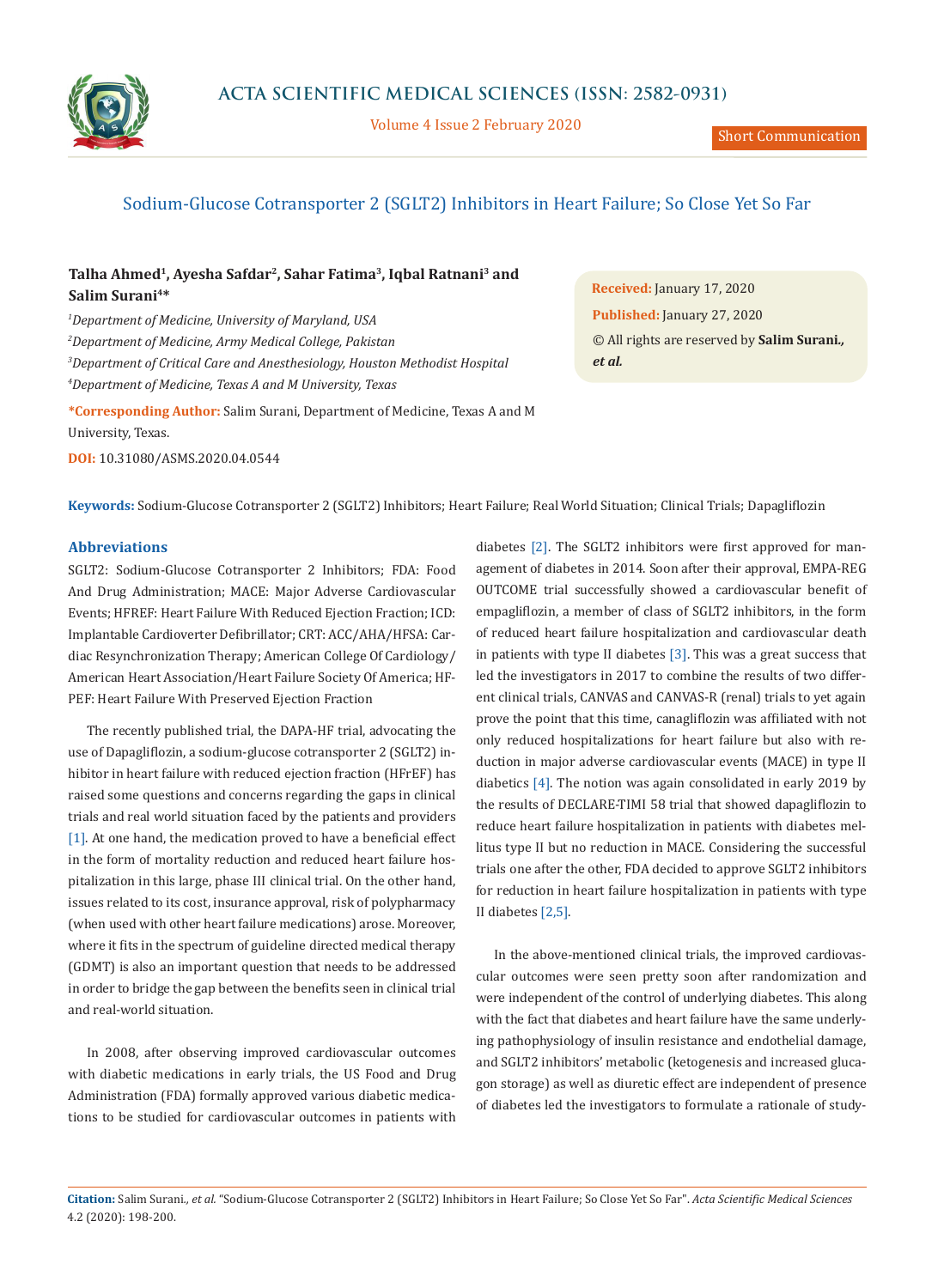ing this class of drug in patients with heart failure regardless of the presence or absence of diabetes [6].

In this recently published DAPA-HF study, dapagliflozin use in HFrEF patients not only reduced the primary outcomes of cardiovascular death and worsening heart failure but improvement was also seen across multiple secondary outcomes including heart failure symptoms, renal death as well as all-cause death. The major centers of this trial were in Europe (estimated 60%) as well as a few in North America (estimated 30%) in addition to few others in Asia. As described in the study, 93% of patients in both groups were on guideline directed medical therapy including device therapy such as implantable cardioverter defibrillator (ICD) (26%) and cardiac resynchronization therapy (CRT) when indicated. Demographically the black population number was too low, and patients overall had well controlled BMI, blood pressure and renal function. This strict selection criteria makes the general applicability of the study somewhat limited [7].

The more important dilemma, however, are the current barriers faced by providers in clinical settings in the optimizing and up-titration of the heart failure medications already approved for heart failure. As an example, sacubitril-valsartan was the last HFrEF medication approved in 2014 but it's utilization as of 2017, three years after its approval, was less than 15% in the eligible patient population  $[8]$ . This primarily in due to the medications' cost and issues surrounding its approval, even in patients with insurance who have to pay a substantial amount out of pocket cost. The fact that only 10% of patients in the DAPA-HF trial were on this medication highlights the current challenge that our general patient population is facing while not being as closely monitored as the trial population was.

FDA has place dapagliflozolin in a fast track for approval for patients with HFrEF in September 2019. However, its current cost is almost \$500 for patients without an indication for insurance approval [9]. To date, there has been no change in guidelines from American College of Cardiology/American Heart Association/ Heart Faliure Society of America (ACC/AHA/HFSA) regarding management of heart failure. This being said, clinicians including primary care physicians, cardiologists as well as endocrinologists should not stop prescribing this medication for patients with HFrEF who have concomitant diabetes type II as this medication is already approved for it [10].

The next steps that investigators are now exploring is to test this medication in patients of heart failure with preserved ejection fraction (HFpEF), which accounts for more than half of our unfortunate heart failure population but with no medication to prove mortality benefit as opposed to HFrEF population [11]. However, realizing the gaps present in the real world practice and clinical trials outcomes, the authors unfortunately have to say that there is still a need for considerable time, effort and close monitoring that needs to be undertaken before we actually see the true benefits of this and other approved guideline directed heart failure medications in the real world. Future studies need to also address the compliance with the guidelines with the new therapy.

#### **Acknowledgements**

None.

#### **Conflict of Interest**

None to declare.

#### **Bibliography**

- 1. McMurray JJ., *et al*[. "On behalf of the DAPA-HF Trial Commit](https://www.acc.org/latest-in-cardiology/clinical-trials/2019/08/30/21/33/dapa-hf)[tees and Investigators. Dapagliflozin in Patients with Heart](https://www.acc.org/latest-in-cardiology/clinical-trials/2019/08/30/21/33/dapa-hf)  [Failure and Reduced Ejection Fraction".](https://www.acc.org/latest-in-cardiology/clinical-trials/2019/08/30/21/33/dapa-hf) *The New England Journal of Medicine* [381 \(2019\): 1995-2008.](https://www.acc.org/latest-in-cardiology/clinical-trials/2019/08/30/21/33/dapa-hf)
- 2. FDA Background Document. Endocrinologic and Metabolic Drugs Advisory Committee Meeting. (2018): 24-25.
- 3. Zinman B., *et al*[. "Empagliflozin, cardiovascular outcomes, and](https://www.nejm.org/doi/full/10.1056/NEJMoa1504720)  mortality in type 2 diabetes". *[The New England Journal of Medi](https://www.nejm.org/doi/full/10.1056/NEJMoa1504720)cine* [373 \(2015\): 2117-2128.](https://www.nejm.org/doi/full/10.1056/NEJMoa1504720)
- 4. Neal B., *et al*[. "Canagliflozin and cardiovascular and renal](https://www.nejm.org/doi/full/10.1056/NEJMoa1611925)  events in type 2 diabetes". *[The New England Journal of Medi](https://www.nejm.org/doi/full/10.1056/NEJMoa1611925)cine* [377 \(2017\): 644-657.](https://www.nejm.org/doi/full/10.1056/NEJMoa1611925)
- 5. Wiviott SD., *et al*. "Dapagliflozin and cardiovascular outcomes in type.
- 6. Kosiborod MN., *et al*[. "Effects of Dapagliflozin on Symptoms,](https://www.ahajournals.org/doi/pdf/10.1161/CIRCULATIONAHA.119.044138)  [Function and Quality of Life in Patients with Heart Failure and](https://www.ahajournals.org/doi/pdf/10.1161/CIRCULATIONAHA.119.044138)  [Reduced Ejection Fraction: Results from the DAPA-HF Trial".](https://www.ahajournals.org/doi/pdf/10.1161/CIRCULATIONAHA.119.044138)  *[Circulation](https://www.ahajournals.org/doi/pdf/10.1161/CIRCULATIONAHA.119.044138)* (2019).

199

**Citation:** Salim Surani*., et al.* "Sodium-Glucose Cotransporter 2 (SGLT2) Inhibitors in Heart Failure; So Close Yet So Far". *Acta Scientific Medical Sciences*  4.2 (2020): 198-200.